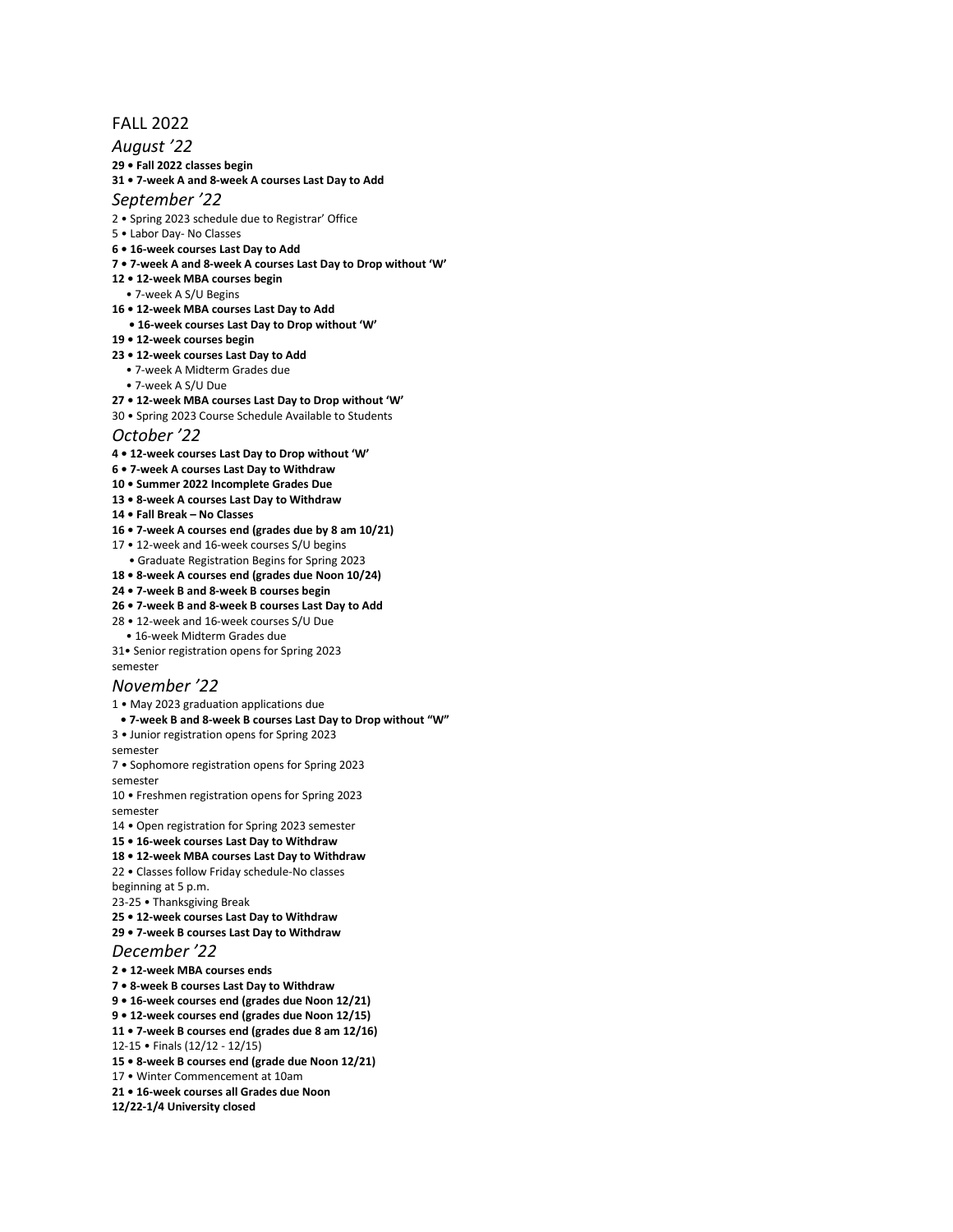# SPRING 2023

# *January '23*

5 • University reopens

- **9 Spring 2023 classes begin**
- **11 7-week A and 8-week A courses Last Day to Add**
- **16 Martin Luther King Jr. Day- No Classes**
- **17 16-week courses Last Day to Add**
- **18 7-week A and 8-week A courses Last Day to Drop without 'W'**
- 20 Summer and Fall 2023 schedules are due to
- Registrar's Office
- **23 12-week MBA courses begin**
	- 7-week A courses S/U begins
- **27 12-week MBA courses Last Day to Add**
- **16-week courses Last Day to Drop without 'W'**

# *February '23*

- 3 7-week A Midterm grades due
- 7-week A courses S/U Due
- **6 12-week courses begin**
- **7 12-week MBA courses Last Day to Drop without 'W'**
- **10 12-week courses Last Day to Add**
- 13 Fall 2022 Incomplete grades due
- **16 7-week A and 8-week A courses Last Day to Withdraw**
- 17 Summer and Fall 2023 schedules available to Students
- 20 16-week courses S/U begins
- **21 12-week courses Last Day to Drop without 'W'**
- **26 7-week A courses end (grades due by 8 am 3/3)**
- 27 Graduate Student Registration Begins for Summer and Fall 2023
- **28 8-week A courses end (grades due by Noon 3/6)**

#### *March '23*

- 3 16-week courses S/U due
- 16-week Midterm grades due
- 6 12-week S/U begins
- 6-10 Spring Break (3/6-3/10)
- **13 7-week B and 8-week B courses begin**
- **15 7-week B and 8-week B courses Last Day to Add**
- 17 12-week S/U due
- 20 Senior registration for Summer and Fall 2023 begins
- **21 7-week B and 8-week B courses Last Day to Drop without 'W'**
- 23 Junior registration for Summer and Fall 2023 begins
- 27 Sophomore registration for Summer and Fall 2023 begins
- 30 Freshman registration for Summer and Fall 2023 begins
- **31 12-week MBA courses Last Day to Withdraw**

## *April '23*

- 3 Open registration for Summer and Fall 2023 begins
- 6-10 Easter Break (4/6-4/10)
- **12 16-week courses Last Day to Withdraw**
- **14 12-week MBA courses end (grades due Noon 4/20)**
- **12-week courses Last Day to Withdraw**
- **21 • 7-week B courses Last Day to Withdraw**
- **24 8-week B courses Last Day to Withdraw**
- **28 12-week courses end (grades due Noon 5/4)**
- **16-week courses end (grades due Noon 5/10)**
- **30 7-week B courses end (grades due 8 am 5/5)**

#### *May '23*

- 1 August and December 2023 graduation
- applications due
- 1-4 Finals (5/1-5/4)
- **4 8-week B courses end (grades due Noon 5/10)**
- 6 Commencement at 10 a.m.
- 10 16-week final grades due by noon